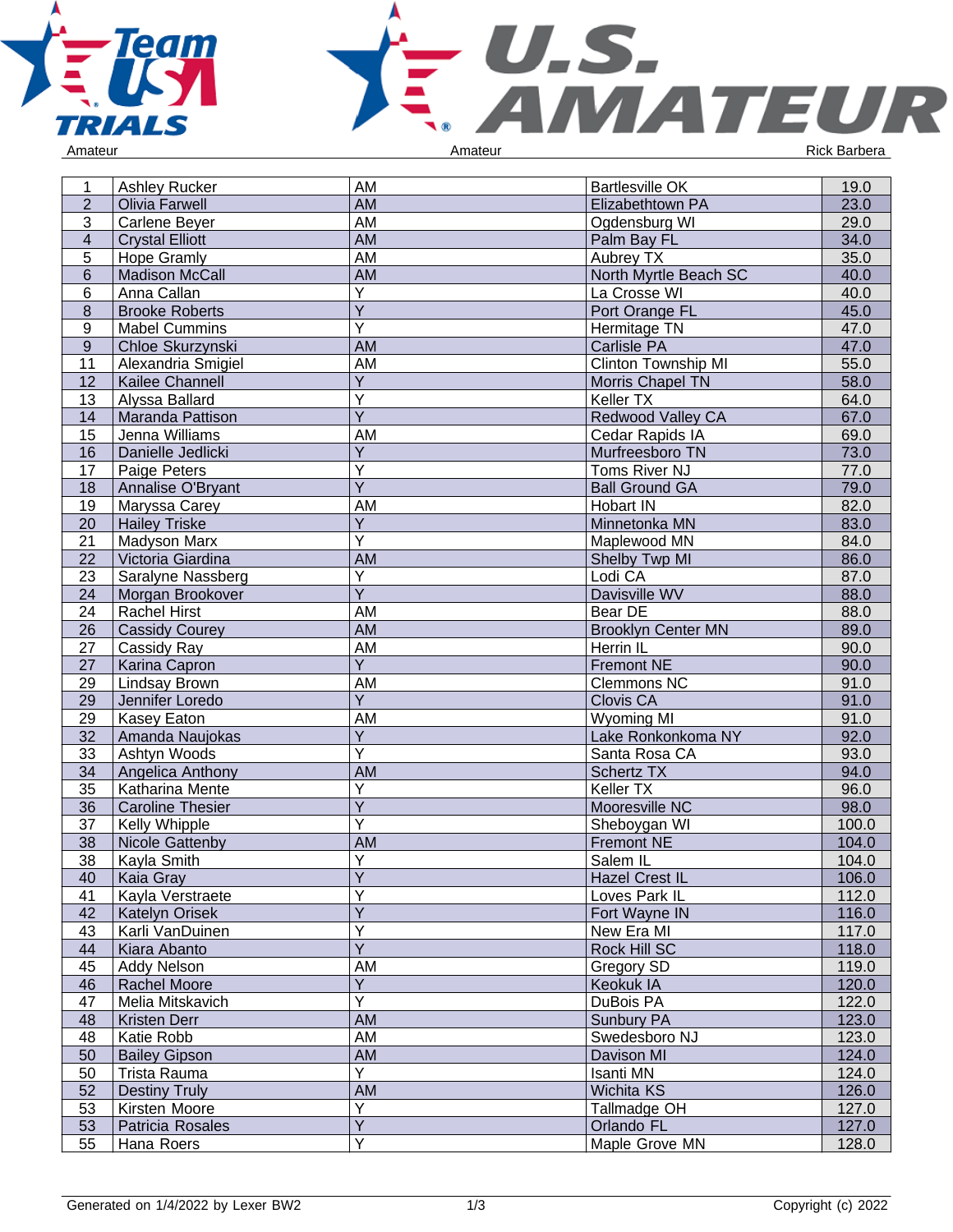



| Y<br>57<br>Brooklyn Buchanan<br>Snohomish WA<br>131.0<br>Υ<br><b>Melanie Katen</b><br>138.0<br>58<br>San Jose CA<br>Υ<br>59<br>Raina Davis<br>Oklahoma City OK<br>141.0<br>59<br>Angelique Dalesandro<br><b>AM</b><br>141.0<br><b>Rolling Meadows IL</b><br>$\overline{Y}$<br>61<br><b>Desiree Buchert</b><br>San Antonio TX<br>143.0<br>$\overline{Y}$<br>62<br>Jenna Hedgepath<br>Antioch TN<br>144.0<br>Y<br><b>Coldspring KY</b><br>144.0<br>62<br>Kaylee Hitt<br>Y<br>64<br><b>Siyah Sweeny</b><br><b>Crofton MD</b><br>145.0<br>Υ<br>65<br>Emma Fetterman<br>Sunbury PA<br>146.0<br>Y<br>150.0<br>Juliana Kerrigan<br>Ashland VA<br>66<br>Υ<br>Pleasant Prairie WI<br>152.0<br>67<br>Megan George<br>Y<br>152.0<br>67<br><b>Holly Bridges</b><br><b>Garden City KS</b><br>Υ<br>153.0<br>69<br><b>Brystal Beyer</b><br>Ogdensburg WI<br>$\overline{Y}$<br>70<br>Oklahoma City OK<br>154.0<br>Morgan Nunn<br>71<br>AM<br>Laurin Prebelich<br>Macomb MI<br>155.0<br><b>AM</b><br>72<br>Shawna Strause<br>Tucson AZ<br>158.0<br>$\overline{Y}$<br>73<br>Columbia SC<br>160.0<br>Savanna Razor<br>$\overline{Y}$<br>162.0<br>74<br>Jenica Baron<br>Deer Park IL<br>Y<br>75<br>Christina Riojas<br>Newark DE<br>164.0<br>75<br><b>AM</b><br>Erin Lenahan<br>Las Vegas NV<br>164.0<br>AM<br>Wylie TX<br>77<br>Lauren Tomaszewski<br>167.0<br>Y<br><b>Lyndsay Ennis</b><br>Conway SC<br>168.0<br>78<br>$\overline{\mathsf{Y}}$<br>Tara Spridco<br>Mansfield TX<br>168.0<br>78<br><b>AM</b><br>78<br>Kassandra Razo<br><b>Houston TX</b><br>168.0<br>$\overline{Y}$<br>81<br>Stewartville MN<br>170.0<br>Payton Rowley<br><b>AM</b><br>82<br>Averi Brown<br><b>Columbus OH</b><br>171.0<br>Υ<br>83<br>Sarah Rubi<br>Metairie LA<br>172.0<br>$\overline{Y}$<br>173.0<br>Kara Kay<br>New Braunfels TX<br>84<br>85<br>Melissa King<br>AM<br>Mesa AZ<br>174.0<br>$\overline{Y}$<br>178.0<br>86<br>Aubrey Kiddle<br>Lindenhurst IL<br>Y<br>Sellersville PA<br>87<br>Maribeth Baker<br>179.0<br>$\overline{Y}$<br>87<br>179.0<br><b>Brenna Hartzler</b><br>Smithville OH<br>89<br>AM<br>North Las Vegas NV<br>180.0<br>Alexia Cassman<br>$\overline{Y}$<br>Ranelle Ulanday<br>Union KY<br>181.0<br>90<br>Ÿ<br>91<br>Alexis Buchert<br>San Antonio TX<br>183.0<br><b>AM</b><br>91<br>Capri Howard<br>183.0<br>Lynwood IL<br>Y<br>93<br>Hannah Manetta<br>Port Jefferson Station NY<br>184.0<br>$\overline{Y}$<br>94<br>187.0<br><b>Brynna Madison</b><br>Lincoln NE<br>$\checkmark$<br>94<br>187.0<br>Veronyca West<br>Lewisville TX<br>J.<br>Ÿ<br>Van Wert OH<br>188.0<br>96<br>Lorrie Decker<br>Y<br>97<br>195.0<br>Paige Wagner<br>Great Bend KS<br>97<br>AM<br>Saige Yamada<br>Kaneohe HI<br>195.0<br>Υ<br>99<br>Trystin Doggette<br>198.0<br>Hephzibah GA |
|------------------------------------------------------------------------------------------------------------------------------------------------------------------------------------------------------------------------------------------------------------------------------------------------------------------------------------------------------------------------------------------------------------------------------------------------------------------------------------------------------------------------------------------------------------------------------------------------------------------------------------------------------------------------------------------------------------------------------------------------------------------------------------------------------------------------------------------------------------------------------------------------------------------------------------------------------------------------------------------------------------------------------------------------------------------------------------------------------------------------------------------------------------------------------------------------------------------------------------------------------------------------------------------------------------------------------------------------------------------------------------------------------------------------------------------------------------------------------------------------------------------------------------------------------------------------------------------------------------------------------------------------------------------------------------------------------------------------------------------------------------------------------------------------------------------------------------------------------------------------------------------------------------------------------------------------------------------------------------------------------------------------------------------------------------------------------------------------------------------------------------------------------------------------------------------------------------------------------------------------------------------------------------------------------------------------------------------------------------------------------------------------------------------------------------------------------------------------------------------------------------------------------------------------------------------------------------------------------------------------------------------------------------------------------------------------------------------------------------------------------|
|                                                                                                                                                                                                                                                                                                                                                                                                                                                                                                                                                                                                                                                                                                                                                                                                                                                                                                                                                                                                                                                                                                                                                                                                                                                                                                                                                                                                                                                                                                                                                                                                                                                                                                                                                                                                                                                                                                                                                                                                                                                                                                                                                                                                                                                                                                                                                                                                                                                                                                                                                                                                                                                                                                                                                      |
|                                                                                                                                                                                                                                                                                                                                                                                                                                                                                                                                                                                                                                                                                                                                                                                                                                                                                                                                                                                                                                                                                                                                                                                                                                                                                                                                                                                                                                                                                                                                                                                                                                                                                                                                                                                                                                                                                                                                                                                                                                                                                                                                                                                                                                                                                                                                                                                                                                                                                                                                                                                                                                                                                                                                                      |
|                                                                                                                                                                                                                                                                                                                                                                                                                                                                                                                                                                                                                                                                                                                                                                                                                                                                                                                                                                                                                                                                                                                                                                                                                                                                                                                                                                                                                                                                                                                                                                                                                                                                                                                                                                                                                                                                                                                                                                                                                                                                                                                                                                                                                                                                                                                                                                                                                                                                                                                                                                                                                                                                                                                                                      |
|                                                                                                                                                                                                                                                                                                                                                                                                                                                                                                                                                                                                                                                                                                                                                                                                                                                                                                                                                                                                                                                                                                                                                                                                                                                                                                                                                                                                                                                                                                                                                                                                                                                                                                                                                                                                                                                                                                                                                                                                                                                                                                                                                                                                                                                                                                                                                                                                                                                                                                                                                                                                                                                                                                                                                      |
|                                                                                                                                                                                                                                                                                                                                                                                                                                                                                                                                                                                                                                                                                                                                                                                                                                                                                                                                                                                                                                                                                                                                                                                                                                                                                                                                                                                                                                                                                                                                                                                                                                                                                                                                                                                                                                                                                                                                                                                                                                                                                                                                                                                                                                                                                                                                                                                                                                                                                                                                                                                                                                                                                                                                                      |
|                                                                                                                                                                                                                                                                                                                                                                                                                                                                                                                                                                                                                                                                                                                                                                                                                                                                                                                                                                                                                                                                                                                                                                                                                                                                                                                                                                                                                                                                                                                                                                                                                                                                                                                                                                                                                                                                                                                                                                                                                                                                                                                                                                                                                                                                                                                                                                                                                                                                                                                                                                                                                                                                                                                                                      |
|                                                                                                                                                                                                                                                                                                                                                                                                                                                                                                                                                                                                                                                                                                                                                                                                                                                                                                                                                                                                                                                                                                                                                                                                                                                                                                                                                                                                                                                                                                                                                                                                                                                                                                                                                                                                                                                                                                                                                                                                                                                                                                                                                                                                                                                                                                                                                                                                                                                                                                                                                                                                                                                                                                                                                      |
|                                                                                                                                                                                                                                                                                                                                                                                                                                                                                                                                                                                                                                                                                                                                                                                                                                                                                                                                                                                                                                                                                                                                                                                                                                                                                                                                                                                                                                                                                                                                                                                                                                                                                                                                                                                                                                                                                                                                                                                                                                                                                                                                                                                                                                                                                                                                                                                                                                                                                                                                                                                                                                                                                                                                                      |
|                                                                                                                                                                                                                                                                                                                                                                                                                                                                                                                                                                                                                                                                                                                                                                                                                                                                                                                                                                                                                                                                                                                                                                                                                                                                                                                                                                                                                                                                                                                                                                                                                                                                                                                                                                                                                                                                                                                                                                                                                                                                                                                                                                                                                                                                                                                                                                                                                                                                                                                                                                                                                                                                                                                                                      |
|                                                                                                                                                                                                                                                                                                                                                                                                                                                                                                                                                                                                                                                                                                                                                                                                                                                                                                                                                                                                                                                                                                                                                                                                                                                                                                                                                                                                                                                                                                                                                                                                                                                                                                                                                                                                                                                                                                                                                                                                                                                                                                                                                                                                                                                                                                                                                                                                                                                                                                                                                                                                                                                                                                                                                      |
|                                                                                                                                                                                                                                                                                                                                                                                                                                                                                                                                                                                                                                                                                                                                                                                                                                                                                                                                                                                                                                                                                                                                                                                                                                                                                                                                                                                                                                                                                                                                                                                                                                                                                                                                                                                                                                                                                                                                                                                                                                                                                                                                                                                                                                                                                                                                                                                                                                                                                                                                                                                                                                                                                                                                                      |
|                                                                                                                                                                                                                                                                                                                                                                                                                                                                                                                                                                                                                                                                                                                                                                                                                                                                                                                                                                                                                                                                                                                                                                                                                                                                                                                                                                                                                                                                                                                                                                                                                                                                                                                                                                                                                                                                                                                                                                                                                                                                                                                                                                                                                                                                                                                                                                                                                                                                                                                                                                                                                                                                                                                                                      |
|                                                                                                                                                                                                                                                                                                                                                                                                                                                                                                                                                                                                                                                                                                                                                                                                                                                                                                                                                                                                                                                                                                                                                                                                                                                                                                                                                                                                                                                                                                                                                                                                                                                                                                                                                                                                                                                                                                                                                                                                                                                                                                                                                                                                                                                                                                                                                                                                                                                                                                                                                                                                                                                                                                                                                      |
|                                                                                                                                                                                                                                                                                                                                                                                                                                                                                                                                                                                                                                                                                                                                                                                                                                                                                                                                                                                                                                                                                                                                                                                                                                                                                                                                                                                                                                                                                                                                                                                                                                                                                                                                                                                                                                                                                                                                                                                                                                                                                                                                                                                                                                                                                                                                                                                                                                                                                                                                                                                                                                                                                                                                                      |
|                                                                                                                                                                                                                                                                                                                                                                                                                                                                                                                                                                                                                                                                                                                                                                                                                                                                                                                                                                                                                                                                                                                                                                                                                                                                                                                                                                                                                                                                                                                                                                                                                                                                                                                                                                                                                                                                                                                                                                                                                                                                                                                                                                                                                                                                                                                                                                                                                                                                                                                                                                                                                                                                                                                                                      |
|                                                                                                                                                                                                                                                                                                                                                                                                                                                                                                                                                                                                                                                                                                                                                                                                                                                                                                                                                                                                                                                                                                                                                                                                                                                                                                                                                                                                                                                                                                                                                                                                                                                                                                                                                                                                                                                                                                                                                                                                                                                                                                                                                                                                                                                                                                                                                                                                                                                                                                                                                                                                                                                                                                                                                      |
|                                                                                                                                                                                                                                                                                                                                                                                                                                                                                                                                                                                                                                                                                                                                                                                                                                                                                                                                                                                                                                                                                                                                                                                                                                                                                                                                                                                                                                                                                                                                                                                                                                                                                                                                                                                                                                                                                                                                                                                                                                                                                                                                                                                                                                                                                                                                                                                                                                                                                                                                                                                                                                                                                                                                                      |
|                                                                                                                                                                                                                                                                                                                                                                                                                                                                                                                                                                                                                                                                                                                                                                                                                                                                                                                                                                                                                                                                                                                                                                                                                                                                                                                                                                                                                                                                                                                                                                                                                                                                                                                                                                                                                                                                                                                                                                                                                                                                                                                                                                                                                                                                                                                                                                                                                                                                                                                                                                                                                                                                                                                                                      |
|                                                                                                                                                                                                                                                                                                                                                                                                                                                                                                                                                                                                                                                                                                                                                                                                                                                                                                                                                                                                                                                                                                                                                                                                                                                                                                                                                                                                                                                                                                                                                                                                                                                                                                                                                                                                                                                                                                                                                                                                                                                                                                                                                                                                                                                                                                                                                                                                                                                                                                                                                                                                                                                                                                                                                      |
|                                                                                                                                                                                                                                                                                                                                                                                                                                                                                                                                                                                                                                                                                                                                                                                                                                                                                                                                                                                                                                                                                                                                                                                                                                                                                                                                                                                                                                                                                                                                                                                                                                                                                                                                                                                                                                                                                                                                                                                                                                                                                                                                                                                                                                                                                                                                                                                                                                                                                                                                                                                                                                                                                                                                                      |
|                                                                                                                                                                                                                                                                                                                                                                                                                                                                                                                                                                                                                                                                                                                                                                                                                                                                                                                                                                                                                                                                                                                                                                                                                                                                                                                                                                                                                                                                                                                                                                                                                                                                                                                                                                                                                                                                                                                                                                                                                                                                                                                                                                                                                                                                                                                                                                                                                                                                                                                                                                                                                                                                                                                                                      |
|                                                                                                                                                                                                                                                                                                                                                                                                                                                                                                                                                                                                                                                                                                                                                                                                                                                                                                                                                                                                                                                                                                                                                                                                                                                                                                                                                                                                                                                                                                                                                                                                                                                                                                                                                                                                                                                                                                                                                                                                                                                                                                                                                                                                                                                                                                                                                                                                                                                                                                                                                                                                                                                                                                                                                      |
|                                                                                                                                                                                                                                                                                                                                                                                                                                                                                                                                                                                                                                                                                                                                                                                                                                                                                                                                                                                                                                                                                                                                                                                                                                                                                                                                                                                                                                                                                                                                                                                                                                                                                                                                                                                                                                                                                                                                                                                                                                                                                                                                                                                                                                                                                                                                                                                                                                                                                                                                                                                                                                                                                                                                                      |
|                                                                                                                                                                                                                                                                                                                                                                                                                                                                                                                                                                                                                                                                                                                                                                                                                                                                                                                                                                                                                                                                                                                                                                                                                                                                                                                                                                                                                                                                                                                                                                                                                                                                                                                                                                                                                                                                                                                                                                                                                                                                                                                                                                                                                                                                                                                                                                                                                                                                                                                                                                                                                                                                                                                                                      |
|                                                                                                                                                                                                                                                                                                                                                                                                                                                                                                                                                                                                                                                                                                                                                                                                                                                                                                                                                                                                                                                                                                                                                                                                                                                                                                                                                                                                                                                                                                                                                                                                                                                                                                                                                                                                                                                                                                                                                                                                                                                                                                                                                                                                                                                                                                                                                                                                                                                                                                                                                                                                                                                                                                                                                      |
|                                                                                                                                                                                                                                                                                                                                                                                                                                                                                                                                                                                                                                                                                                                                                                                                                                                                                                                                                                                                                                                                                                                                                                                                                                                                                                                                                                                                                                                                                                                                                                                                                                                                                                                                                                                                                                                                                                                                                                                                                                                                                                                                                                                                                                                                                                                                                                                                                                                                                                                                                                                                                                                                                                                                                      |
|                                                                                                                                                                                                                                                                                                                                                                                                                                                                                                                                                                                                                                                                                                                                                                                                                                                                                                                                                                                                                                                                                                                                                                                                                                                                                                                                                                                                                                                                                                                                                                                                                                                                                                                                                                                                                                                                                                                                                                                                                                                                                                                                                                                                                                                                                                                                                                                                                                                                                                                                                                                                                                                                                                                                                      |
|                                                                                                                                                                                                                                                                                                                                                                                                                                                                                                                                                                                                                                                                                                                                                                                                                                                                                                                                                                                                                                                                                                                                                                                                                                                                                                                                                                                                                                                                                                                                                                                                                                                                                                                                                                                                                                                                                                                                                                                                                                                                                                                                                                                                                                                                                                                                                                                                                                                                                                                                                                                                                                                                                                                                                      |
|                                                                                                                                                                                                                                                                                                                                                                                                                                                                                                                                                                                                                                                                                                                                                                                                                                                                                                                                                                                                                                                                                                                                                                                                                                                                                                                                                                                                                                                                                                                                                                                                                                                                                                                                                                                                                                                                                                                                                                                                                                                                                                                                                                                                                                                                                                                                                                                                                                                                                                                                                                                                                                                                                                                                                      |
|                                                                                                                                                                                                                                                                                                                                                                                                                                                                                                                                                                                                                                                                                                                                                                                                                                                                                                                                                                                                                                                                                                                                                                                                                                                                                                                                                                                                                                                                                                                                                                                                                                                                                                                                                                                                                                                                                                                                                                                                                                                                                                                                                                                                                                                                                                                                                                                                                                                                                                                                                                                                                                                                                                                                                      |
|                                                                                                                                                                                                                                                                                                                                                                                                                                                                                                                                                                                                                                                                                                                                                                                                                                                                                                                                                                                                                                                                                                                                                                                                                                                                                                                                                                                                                                                                                                                                                                                                                                                                                                                                                                                                                                                                                                                                                                                                                                                                                                                                                                                                                                                                                                                                                                                                                                                                                                                                                                                                                                                                                                                                                      |
|                                                                                                                                                                                                                                                                                                                                                                                                                                                                                                                                                                                                                                                                                                                                                                                                                                                                                                                                                                                                                                                                                                                                                                                                                                                                                                                                                                                                                                                                                                                                                                                                                                                                                                                                                                                                                                                                                                                                                                                                                                                                                                                                                                                                                                                                                                                                                                                                                                                                                                                                                                                                                                                                                                                                                      |
|                                                                                                                                                                                                                                                                                                                                                                                                                                                                                                                                                                                                                                                                                                                                                                                                                                                                                                                                                                                                                                                                                                                                                                                                                                                                                                                                                                                                                                                                                                                                                                                                                                                                                                                                                                                                                                                                                                                                                                                                                                                                                                                                                                                                                                                                                                                                                                                                                                                                                                                                                                                                                                                                                                                                                      |
|                                                                                                                                                                                                                                                                                                                                                                                                                                                                                                                                                                                                                                                                                                                                                                                                                                                                                                                                                                                                                                                                                                                                                                                                                                                                                                                                                                                                                                                                                                                                                                                                                                                                                                                                                                                                                                                                                                                                                                                                                                                                                                                                                                                                                                                                                                                                                                                                                                                                                                                                                                                                                                                                                                                                                      |
|                                                                                                                                                                                                                                                                                                                                                                                                                                                                                                                                                                                                                                                                                                                                                                                                                                                                                                                                                                                                                                                                                                                                                                                                                                                                                                                                                                                                                                                                                                                                                                                                                                                                                                                                                                                                                                                                                                                                                                                                                                                                                                                                                                                                                                                                                                                                                                                                                                                                                                                                                                                                                                                                                                                                                      |
|                                                                                                                                                                                                                                                                                                                                                                                                                                                                                                                                                                                                                                                                                                                                                                                                                                                                                                                                                                                                                                                                                                                                                                                                                                                                                                                                                                                                                                                                                                                                                                                                                                                                                                                                                                                                                                                                                                                                                                                                                                                                                                                                                                                                                                                                                                                                                                                                                                                                                                                                                                                                                                                                                                                                                      |
|                                                                                                                                                                                                                                                                                                                                                                                                                                                                                                                                                                                                                                                                                                                                                                                                                                                                                                                                                                                                                                                                                                                                                                                                                                                                                                                                                                                                                                                                                                                                                                                                                                                                                                                                                                                                                                                                                                                                                                                                                                                                                                                                                                                                                                                                                                                                                                                                                                                                                                                                                                                                                                                                                                                                                      |
|                                                                                                                                                                                                                                                                                                                                                                                                                                                                                                                                                                                                                                                                                                                                                                                                                                                                                                                                                                                                                                                                                                                                                                                                                                                                                                                                                                                                                                                                                                                                                                                                                                                                                                                                                                                                                                                                                                                                                                                                                                                                                                                                                                                                                                                                                                                                                                                                                                                                                                                                                                                                                                                                                                                                                      |
|                                                                                                                                                                                                                                                                                                                                                                                                                                                                                                                                                                                                                                                                                                                                                                                                                                                                                                                                                                                                                                                                                                                                                                                                                                                                                                                                                                                                                                                                                                                                                                                                                                                                                                                                                                                                                                                                                                                                                                                                                                                                                                                                                                                                                                                                                                                                                                                                                                                                                                                                                                                                                                                                                                                                                      |
|                                                                                                                                                                                                                                                                                                                                                                                                                                                                                                                                                                                                                                                                                                                                                                                                                                                                                                                                                                                                                                                                                                                                                                                                                                                                                                                                                                                                                                                                                                                                                                                                                                                                                                                                                                                                                                                                                                                                                                                                                                                                                                                                                                                                                                                                                                                                                                                                                                                                                                                                                                                                                                                                                                                                                      |
|                                                                                                                                                                                                                                                                                                                                                                                                                                                                                                                                                                                                                                                                                                                                                                                                                                                                                                                                                                                                                                                                                                                                                                                                                                                                                                                                                                                                                                                                                                                                                                                                                                                                                                                                                                                                                                                                                                                                                                                                                                                                                                                                                                                                                                                                                                                                                                                                                                                                                                                                                                                                                                                                                                                                                      |
|                                                                                                                                                                                                                                                                                                                                                                                                                                                                                                                                                                                                                                                                                                                                                                                                                                                                                                                                                                                                                                                                                                                                                                                                                                                                                                                                                                                                                                                                                                                                                                                                                                                                                                                                                                                                                                                                                                                                                                                                                                                                                                                                                                                                                                                                                                                                                                                                                                                                                                                                                                                                                                                                                                                                                      |
|                                                                                                                                                                                                                                                                                                                                                                                                                                                                                                                                                                                                                                                                                                                                                                                                                                                                                                                                                                                                                                                                                                                                                                                                                                                                                                                                                                                                                                                                                                                                                                                                                                                                                                                                                                                                                                                                                                                                                                                                                                                                                                                                                                                                                                                                                                                                                                                                                                                                                                                                                                                                                                                                                                                                                      |
| $\overline{Y}$<br>Lara Kurt<br><b>Leland NC</b><br>199.0<br>100                                                                                                                                                                                                                                                                                                                                                                                                                                                                                                                                                                                                                                                                                                                                                                                                                                                                                                                                                                                                                                                                                                                                                                                                                                                                                                                                                                                                                                                                                                                                                                                                                                                                                                                                                                                                                                                                                                                                                                                                                                                                                                                                                                                                                                                                                                                                                                                                                                                                                                                                                                                                                                                                                      |
| Y<br>Elena Carr<br>Hilton NY<br>200.0<br>101                                                                                                                                                                                                                                                                                                                                                                                                                                                                                                                                                                                                                                                                                                                                                                                                                                                                                                                                                                                                                                                                                                                                                                                                                                                                                                                                                                                                                                                                                                                                                                                                                                                                                                                                                                                                                                                                                                                                                                                                                                                                                                                                                                                                                                                                                                                                                                                                                                                                                                                                                                                                                                                                                                         |
| $\overline{Y}$<br>102<br>203.0<br>Jenna Lehrer<br><b>Commack NY</b>                                                                                                                                                                                                                                                                                                                                                                                                                                                                                                                                                                                                                                                                                                                                                                                                                                                                                                                                                                                                                                                                                                                                                                                                                                                                                                                                                                                                                                                                                                                                                                                                                                                                                                                                                                                                                                                                                                                                                                                                                                                                                                                                                                                                                                                                                                                                                                                                                                                                                                                                                                                                                                                                                  |
| AM<br>Linda Himes<br>Texarkana AR<br>204.0<br>103                                                                                                                                                                                                                                                                                                                                                                                                                                                                                                                                                                                                                                                                                                                                                                                                                                                                                                                                                                                                                                                                                                                                                                                                                                                                                                                                                                                                                                                                                                                                                                                                                                                                                                                                                                                                                                                                                                                                                                                                                                                                                                                                                                                                                                                                                                                                                                                                                                                                                                                                                                                                                                                                                                    |
| AM<br>219.0<br><b>Serenity Bornstine</b><br><b>Boise ID</b><br>104                                                                                                                                                                                                                                                                                                                                                                                                                                                                                                                                                                                                                                                                                                                                                                                                                                                                                                                                                                                                                                                                                                                                                                                                                                                                                                                                                                                                                                                                                                                                                                                                                                                                                                                                                                                                                                                                                                                                                                                                                                                                                                                                                                                                                                                                                                                                                                                                                                                                                                                                                                                                                                                                                   |
| AM<br>Jade Garcia<br>San Antonio TX<br>223.0<br>105                                                                                                                                                                                                                                                                                                                                                                                                                                                                                                                                                                                                                                                                                                                                                                                                                                                                                                                                                                                                                                                                                                                                                                                                                                                                                                                                                                                                                                                                                                                                                                                                                                                                                                                                                                                                                                                                                                                                                                                                                                                                                                                                                                                                                                                                                                                                                                                                                                                                                                                                                                                                                                                                                                  |
| $\overline{Y}$<br>Las Vegas NV<br>225.0<br>Kelcey Aczon-Kawamura<br>106                                                                                                                                                                                                                                                                                                                                                                                                                                                                                                                                                                                                                                                                                                                                                                                                                                                                                                                                                                                                                                                                                                                                                                                                                                                                                                                                                                                                                                                                                                                                                                                                                                                                                                                                                                                                                                                                                                                                                                                                                                                                                                                                                                                                                                                                                                                                                                                                                                                                                                                                                                                                                                                                              |
| Miami FL<br>Amber Brunson<br>AM<br>226.0<br>107                                                                                                                                                                                                                                                                                                                                                                                                                                                                                                                                                                                                                                                                                                                                                                                                                                                                                                                                                                                                                                                                                                                                                                                                                                                                                                                                                                                                                                                                                                                                                                                                                                                                                                                                                                                                                                                                                                                                                                                                                                                                                                                                                                                                                                                                                                                                                                                                                                                                                                                                                                                                                                                                                                      |
| Morgan Brunet<br>AM<br>Plattsburgh NY<br>230.0<br>108                                                                                                                                                                                                                                                                                                                                                                                                                                                                                                                                                                                                                                                                                                                                                                                                                                                                                                                                                                                                                                                                                                                                                                                                                                                                                                                                                                                                                                                                                                                                                                                                                                                                                                                                                                                                                                                                                                                                                                                                                                                                                                                                                                                                                                                                                                                                                                                                                                                                                                                                                                                                                                                                                                |
| Υ<br>Michaela Clardy<br>Little River SC<br>233.0<br>109                                                                                                                                                                                                                                                                                                                                                                                                                                                                                                                                                                                                                                                                                                                                                                                                                                                                                                                                                                                                                                                                                                                                                                                                                                                                                                                                                                                                                                                                                                                                                                                                                                                                                                                                                                                                                                                                                                                                                                                                                                                                                                                                                                                                                                                                                                                                                                                                                                                                                                                                                                                                                                                                                              |
| $\overline{Y}$<br><b>Fremont CA</b><br>110<br>Arthni Balaji<br>236.0                                                                                                                                                                                                                                                                                                                                                                                                                                                                                                                                                                                                                                                                                                                                                                                                                                                                                                                                                                                                                                                                                                                                                                                                                                                                                                                                                                                                                                                                                                                                                                                                                                                                                                                                                                                                                                                                                                                                                                                                                                                                                                                                                                                                                                                                                                                                                                                                                                                                                                                                                                                                                                                                                 |